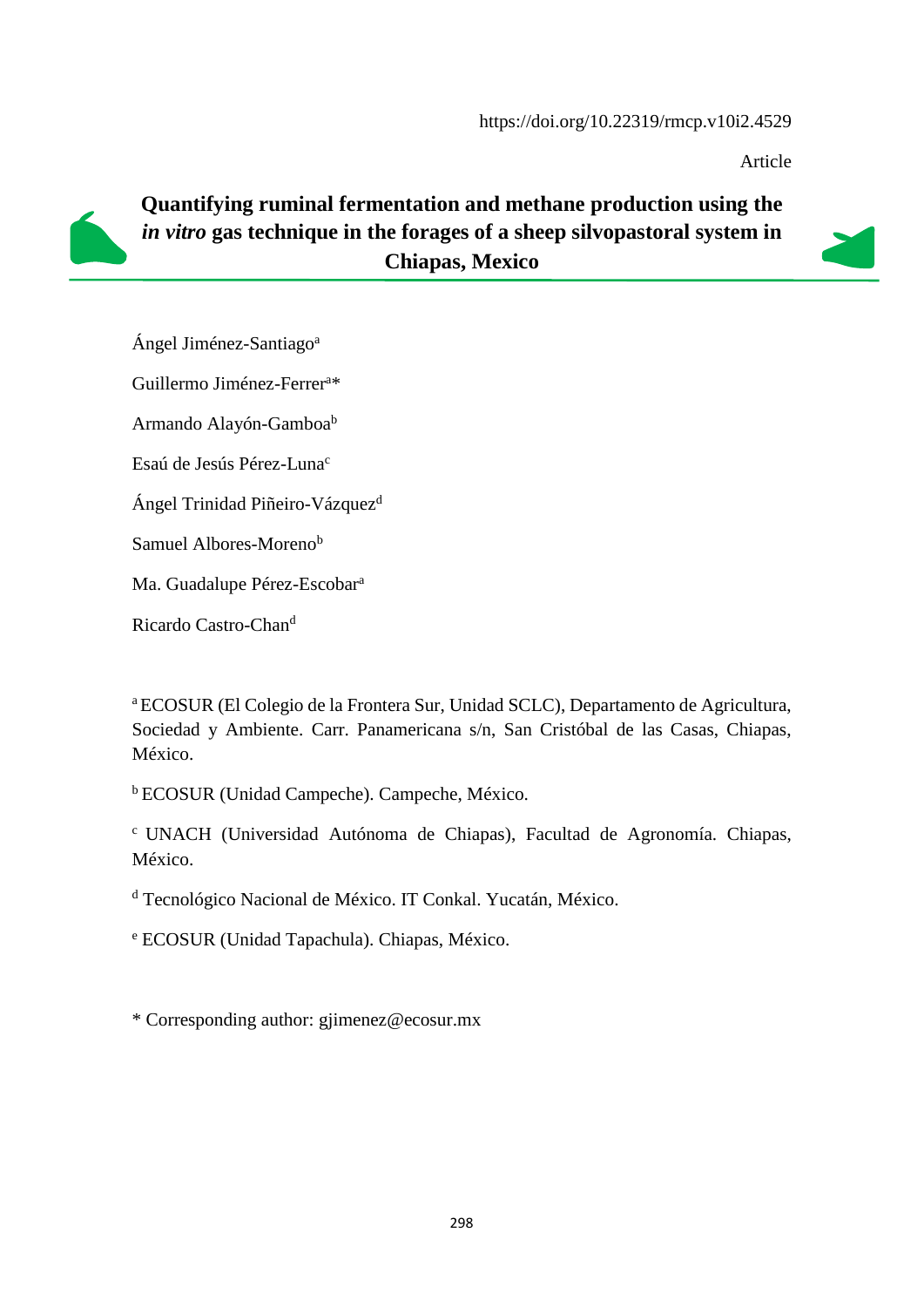## **Abstract:**

Ruminal fermentation and methane production in a sheep silvopastoral system were quantified with the *in vitro* gas production technique. Evaluations were done of local energy sources (molasses, *Zea mays* L. and *Musa paradisiaca* L.), of the base forage (*Panicum maximum* cv. Tanzania), of forage tree foliage (*Gliricidia sepium* (Jacq.) and *Leucaena leucocephala* cv. Cunningham), and diets combining these elements. Ruminal fluid was collected from five sheep (Pelibuey x Katahdin;  $40 \pm 3$  kg). Five treatments (diets) containing different mixtures of forage tree foliage, energy sources and the base forage were analyzed in a completely random experimental design. Maximum gas volume production (V) was observed in *M. paradisiaca* (544 ml/g-1 DM) and Z. *mays* (467 ml/g-<sup>1</sup>DM) ( $P \le 0.05$ ). The lowest V values were for the foliage of *G. sepium* (253 ml/g<sup>-1</sup>DM) and *L. leucocephala* (180 ml/g-1 DM) (*P*≤0.05). Of the diets, D4GMP (48% *P. maximum*, 30% G. *sepium*, 7% *Z. mays*, 15% *M. paradisiaca)* had the highest V value. Methane production ranged from 6.31 to 9.60 L/Kg digested DM, and did not differ between treatments (*P*>0.05). Data were used to generate a potential fermentable gases emission index, which suggested that the diets containing slow fermenting carbohydrates resulted in higher gas emission rates. Inclusion of forage trees and local energy sources in sheep silvopastoral management systems can improve diet quality and contribute to reducing CH<sub>4</sub> emissions.

**Key words**: Mitigation, Climate Change, Energy, Agroforestry.

Received: 13/06/2017

Accepted: 29/05/2018

# **Introduction**

Livestock are key to the survival of more than 800 million of the world's poor<sup>(1)</sup>. However, animal production also contributes to natural resource degradation, environmental pollution and climate change<sup>(2)</sup>, mainly through greenhouse gas (GHG) emissions<sup>(3)</sup>. Tropical livestock farming in Latin America is primarily based on grazing native and introduced grasses in extensive systems<sup> $(4)$ </sup>, with little or no supplementation, minimal infrastructure and low capital investment<sup> $(5)$ </sup>. In this context, silvopastoral systems and use of local forage trees and shrubs have been shown to improve livestock production systems, reduce their environmental impact and contribute to GHG mitigation<sup>(6-9)</sup>.

In silvopastoral systems, the protein in the foliage of multiple-use trees (e.g. the genera *Leucaena*, *Gliricidia* and *Erythrina*, among others) degrades rapidly in the rumen. Addition of ingredients providing energy to the diet are therefore required to improve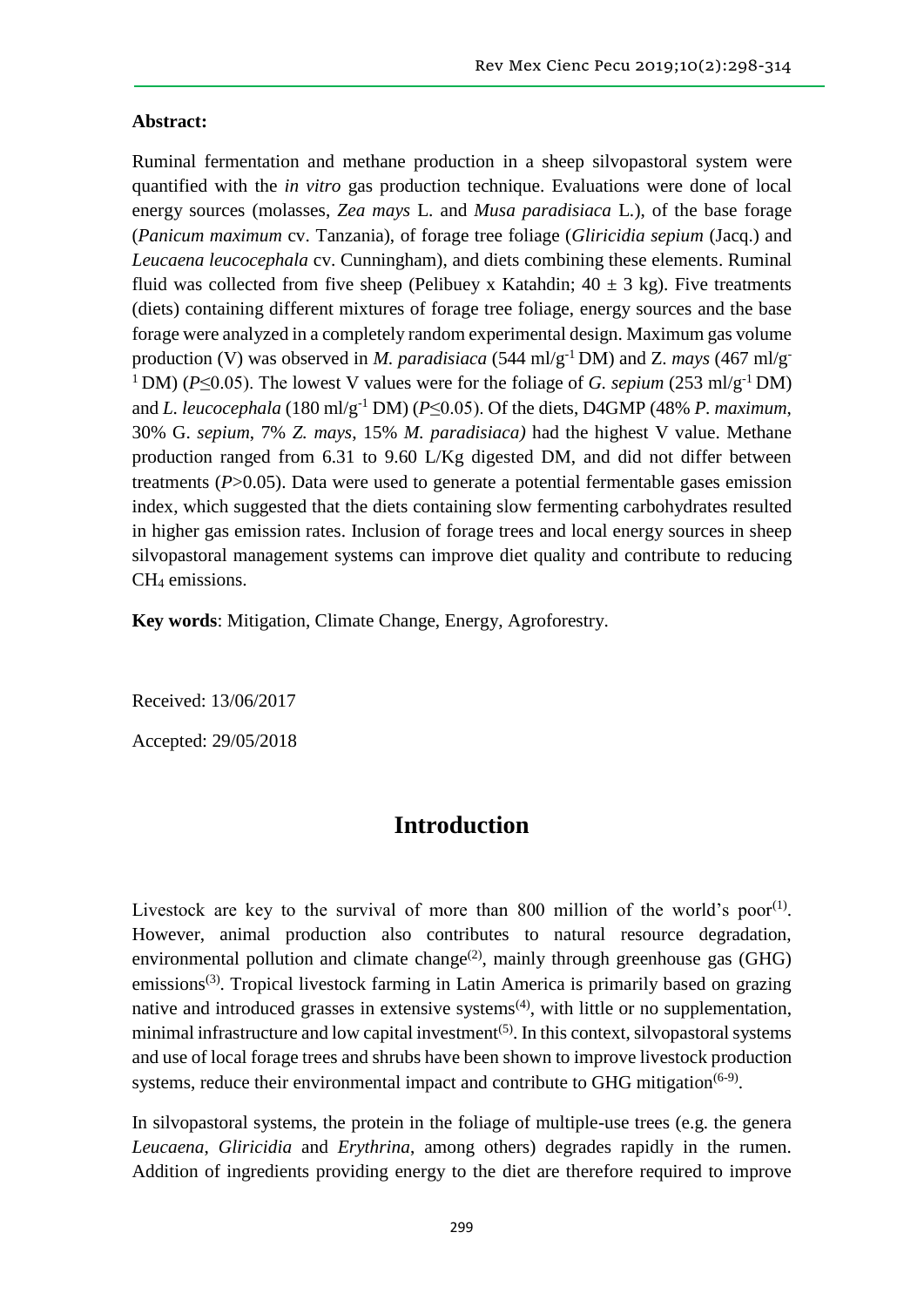rumen fermentation efficiency, synchrony and nutrient balance<sup>(10,11)</sup>. High-quality commercial energy byproducts for use in livestock meat and dairy systems can be  $costly<sup>(12)</sup>$ , highlighting the need to search for energy supplements among local resources that are both easily accessible and provide adequate nutritional value<sup> $(13)$ </sup>. The foliage of many forage trees contains secondary metabolites<sup> $(14)$ </sup>, and many of these can mitigate enteric methane emissions in ruminants $(15,16)$ . Indeed, the foliage from some forage trees is known to reduce rumen populations of protozoa and methanogenic archaea<sup>(17,18,19)</sup>, leading to lower enteric CH<sub>4</sub> synthesis and production<sup>(20)</sup>.

The present study objective was to evaluate the effect of addition of local energy sources on ruminal fermentation and methane emissions parameters when combined with forages in a sheep silvopastoral system involving *P. maximum* supplemented with *Gliricidia sepium* and *Leucaena leucocephala* foliage.

# **Materials and methods**

## **Study area**

Materials were obtained from a sheep ranch managed with silvopastoral techniques and located in the municipality of Chiapa de Corzo, in the state of Chiapas, Mexico (16°42' N; 93°00' W). Altitude at the ranch ranges from 400 to 450 m asl, average annual precipitation in the region is 900 mm, and average annual temperature is 26.0 °C. Soils in the area are mainly clay loam, with 2.4 % organic matter content, 7.0 pH, and slightly poor nitrogen content  $(0.15 \%)^{(21)}$ . Ranch surface area is 12 ha and average herd size is 55 Pelibuey x Katahadin sheep. Of the total area 10 ha is covered with Tanzania grass (*P. maximum*) with living fences consisting of the trees *L. leucocephala*, *G. sepium* and *Cordia dentata* (Vahl). Several paddocks (3 ha) contain *L. leucocephala* in alleys, and trees such as *Enterolobium cyclocarpum* (Jacq) and *Ceiba pentandra* L. are scattered across 7 ha of grazing areas. A nature reserve of dry tropical forest covers 2 ha. No chemical fertilization of pastures is done. Paddocks are managed in a rotation controlled by electric fences, and pastures are irrigated in the dry season. Animal production is focused on lamb meat for sale in regional and national markets.

### **Feed chemical analysis**

Dry matter (DM) content of the forages and supplements was determined by drying in a forced air stove at 55 °C for 48 h (constant weight) and processing following the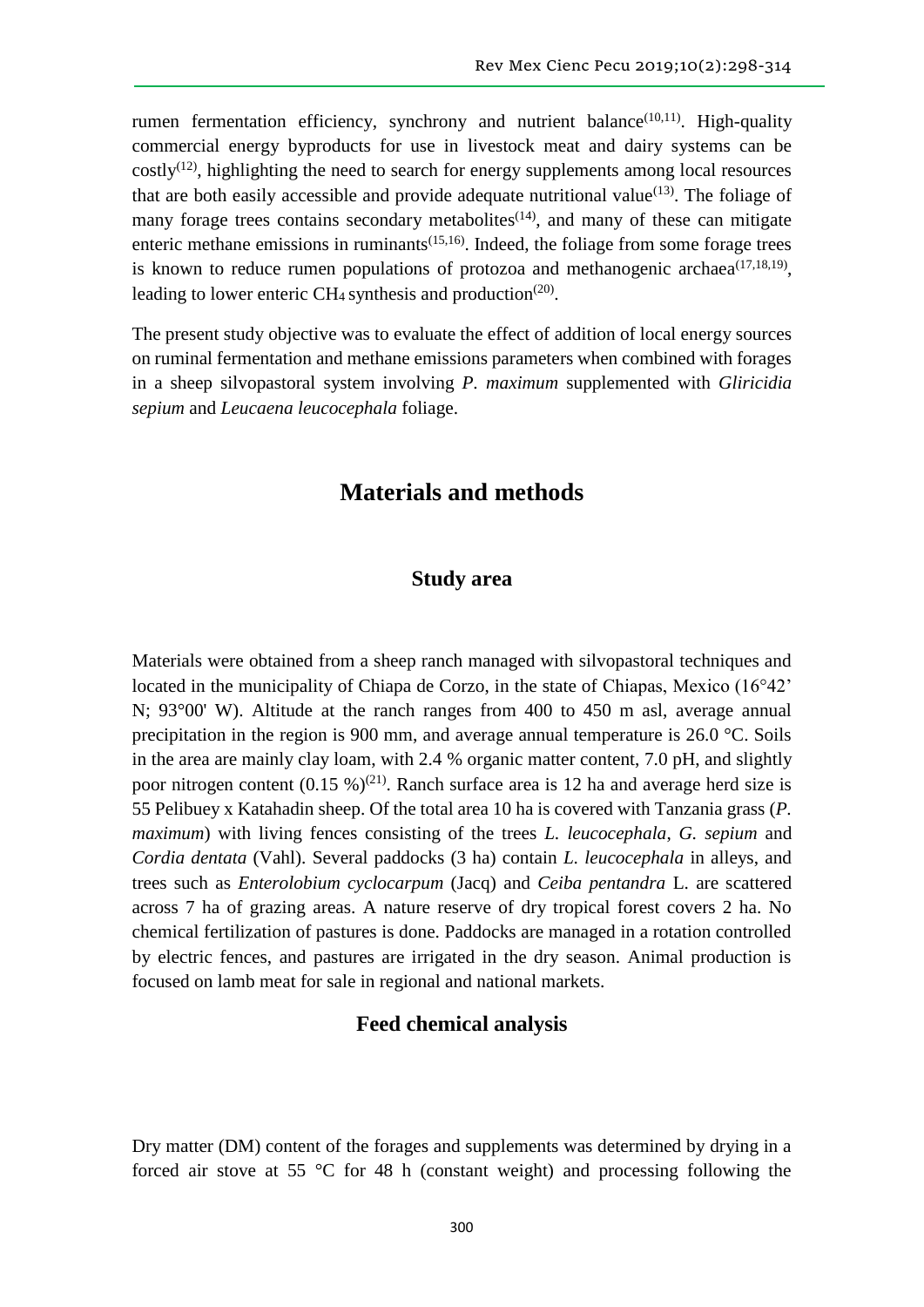regulation NOM-116-SSA1-1994. Crude protein content was measured by an internal method (ECOSUR-ET-BR04) based on the standard NMX-F-608-NORMEX-2002. Organic matter (OM) content was measured by incineration in a muffle oven at 550 °C for 3 h according to the standard NMX-F-607-NORMEX-2002. Neutral detergent fiber (NDF) and acid detergent fiber (ADF) were quantified following Van Soest<sup> $(22)$ </sup>, using the sequential procedure, with alpha-amylase and no ash correction in all samples  $(AOAC)^{(23)}$ . Condensed tannins were measured with the acidified vanillin method (1%)  $w/v$  vanillin in methanol)<sup>(24)</sup>.

## *In vitro* **gas production**

An *in vitro* gas assay was done following the cumulative gas technique suggested by Theodorou<sup>(25)</sup> and Williams<sup>(26)</sup>. Five diets (treatments) were designed using six raw materials, (Table 1): *P. maximum* as base forage (control); *G. sepium* and *L. leucocephala* foliage as protein sources; and molasses, *Zea mays* and *M. paradisiaca* as energy sources. Diets were isoenergetic and isoproteic, and formulated to meet the demands of adult sheep in the evaluated silvopastoral unit: 2,200 kcal/kg, 14% crude protein (CP).

|  | <b>Table 1:</b> Treatments and percent ingredients used in <i>in vitro</i> gas experiment |  |  |  |  |
|--|-------------------------------------------------------------------------------------------|--|--|--|--|
|  |                                                                                           |  |  |  |  |

| Feed                       | P. maximum | G. sepium | L. leucocephala | M. paradisiaca | Z. mays  | <b>Molasses</b> |
|----------------------------|------------|-----------|-----------------|----------------|----------|-----------------|
| P <sub>100</sub> (control) | 100        | $\Omega$  | 0               |                |          |                 |
| G100                       | $\Omega$   | 100       | 0               |                |          |                 |
| L <sub>100</sub>           | 0          | $\Omega$  | 100             |                | $\theta$ |                 |
| <b>MP100</b>               | 0          |           | $\overline{0}$  | 100            | 0        | 0               |
| Z <sub>100</sub>           | 0          |           |                 | 0              | 100      | 0               |
| M100                       | $\Omega$   | 0         | $\theta$        | 0              | $\Omega$ | 100             |
| <b>Treatments</b>          |            |           |                 |                |          |                 |
| <b>D1LM</b>                | 47         | $\Omega$  | 30              | $\Omega$       | 8        | 15              |
| D <sub>2</sub> LMP         | 47         | $\Omega$  | 30              | 15             | 8        | 0               |
| D3GM                       | 47         | 30        | $\overline{0}$  | 0              | 8        | 15              |
| D4GMP                      | 48         | 30        | $\theta$        | 15             |          | $\Omega$        |
| D5GLMPM                    | 47         | 16        | 17              |                |          | 10              |

P100 (control) = *P. maximum*; G100= *G. sepium*; L100= *L. leucocephala*; MP100 = *M. paradisiaca*; Z100= *Z. mays*; M100 = molasses; D1LM= 47% *P. maximum*, 30*% L. leucocephala*, 8% *Z. mays*, 15% molasses; D2LMP= 47% *P. maximum*, 30% *L. leucocephala* 8% *Z. mays*, 15% *M. paradisiaca*; D3GM= 47% *P. maximum*, 30% *G. sepium*, 8% *Z. mays*, 15% molasses ; D4GMP= 48% *P. maximum*, 30% *G. sepium*, 7% *Zea mays*, 15% *M. paradisiaca*; D5GLMPM= 47% *P. maximum*, 16% *G. sepium*

17% *L. leucocephala*, 5% *M. paradisiaca*, 5% *Z. mays*, 10% molasses.

Sheep were managed and ruminal fluid extracted from them according to Alexander and  $McGowan<sup>(27)</sup>$  and Blummel and Orskov<sup>(28)</sup>, and following the animal welfare norms of the ECOSUR Sustainable Livestock Production Research Group. Ruminal fluid was extracted from five ewes in the experimental area; all had a live weight of  $40.0 \pm 3.0$  kg,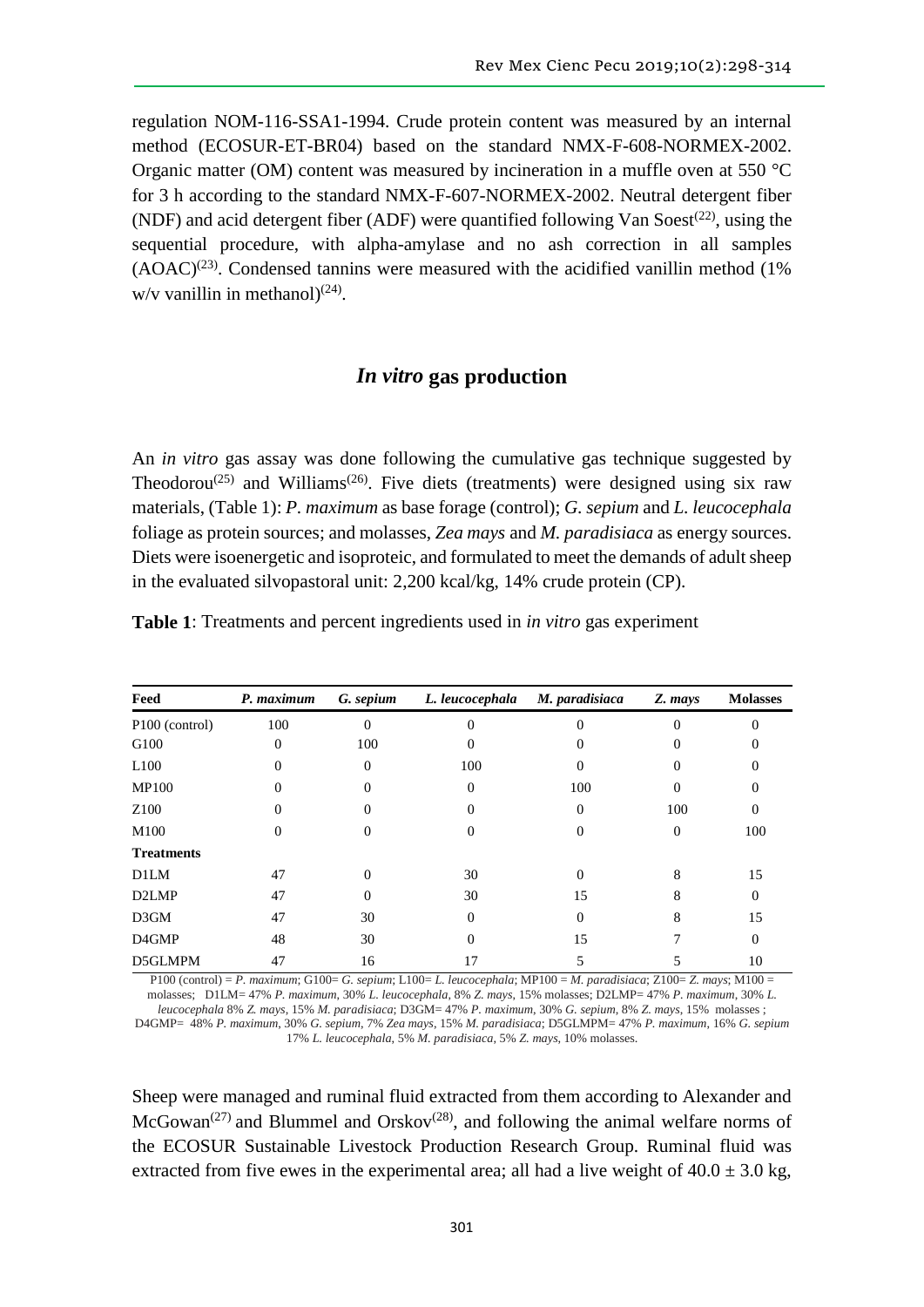were of similar ages and good body condition. An esophageal probe was used to extract 300 ml ruminal fluid from each animal, for a total of 1.5 L ruminal fluid. All ruminal fluid samples were stored at 39 °C and protected from sunlight.

*In vitro* fermentation of each treatment was done by introducing  $0.5 \pm 0.001$  g substrate in 90 ml amber glass vials and evaluating fermentation as represented by gas production at different times (0, 2, 4, 6, 8, 10, 12, 16, 20, 24, 30, 36, 48, 60, 72 h). Three replicates were done per treatment. The pressure generated in each vial was monitored with an analog manometer (Metron Mod. 63100, Range:  $0^{-1}$  kg/cm<sup>2</sup>), and the resulting data used to calculate six response variables: maximum gas volume (V); gas production rate (S); lag phase (L); rapid fermentation fractional gas volume generated in first eight hours (V8); intermediate fermentation volume generated from eight to 24 h (V24); and slow fermentation volume generated from 24 to 72 h (V72). Two batches were incubated simultaneously, each comprised of three replicates (vials) per feed and treatment. In the first batch total accumulated gas production at 72 h was evaluated in each fermentable fraction: rapid, intermediate and slow. For each fraction three groups of fermentable carbohydrates were estimated (monosaccharides, starch and cellulose) based on the gas volumes recorded in three time intervals: 0 to 8 h incubation (Vf0-8); 8 to 24 h (Vf8-24); and 24 to 72 h (Vf24-72). These volumes were used to estimate the rapid (FR), intermediate (FI) and slow (FS) fermentable fractions using the linear regression equations proposed by Miranda *et al*<sup>(29)</sup>: FR = Vf0-8/0.4266, FI = Vf8-24/0.6152, and FL  $= Vf24-72/0.3453$ . Values for accumulated gas production were fit to the model of Menke and Steingas $(30)$ :

#### $Y = v/(1 + exp(2-4*s*(t-L))),$

Where:

- $Y = Total volume of gas produced;$
- **v** = Maximum production volume;
- **s** = Constant gas production rate;
- $t = Time$ ;

 $L =$  Lag or delay phase.

*In vitro* dry matter digestibility (IVDMD) was measured by gravimetric analysis, considering initial dry matter weight, and final weights at 24 and 72 h fermentation. Dry matter (DM) weight was measured by recovering the matter with a 200 µm filter and drying at 65 °C to constant weight. Calculation of IVDMD was done with the formula:

$$
\% \text{IVDMD} = \frac{\text{IW-FW}}{\text{IW}} * 100
$$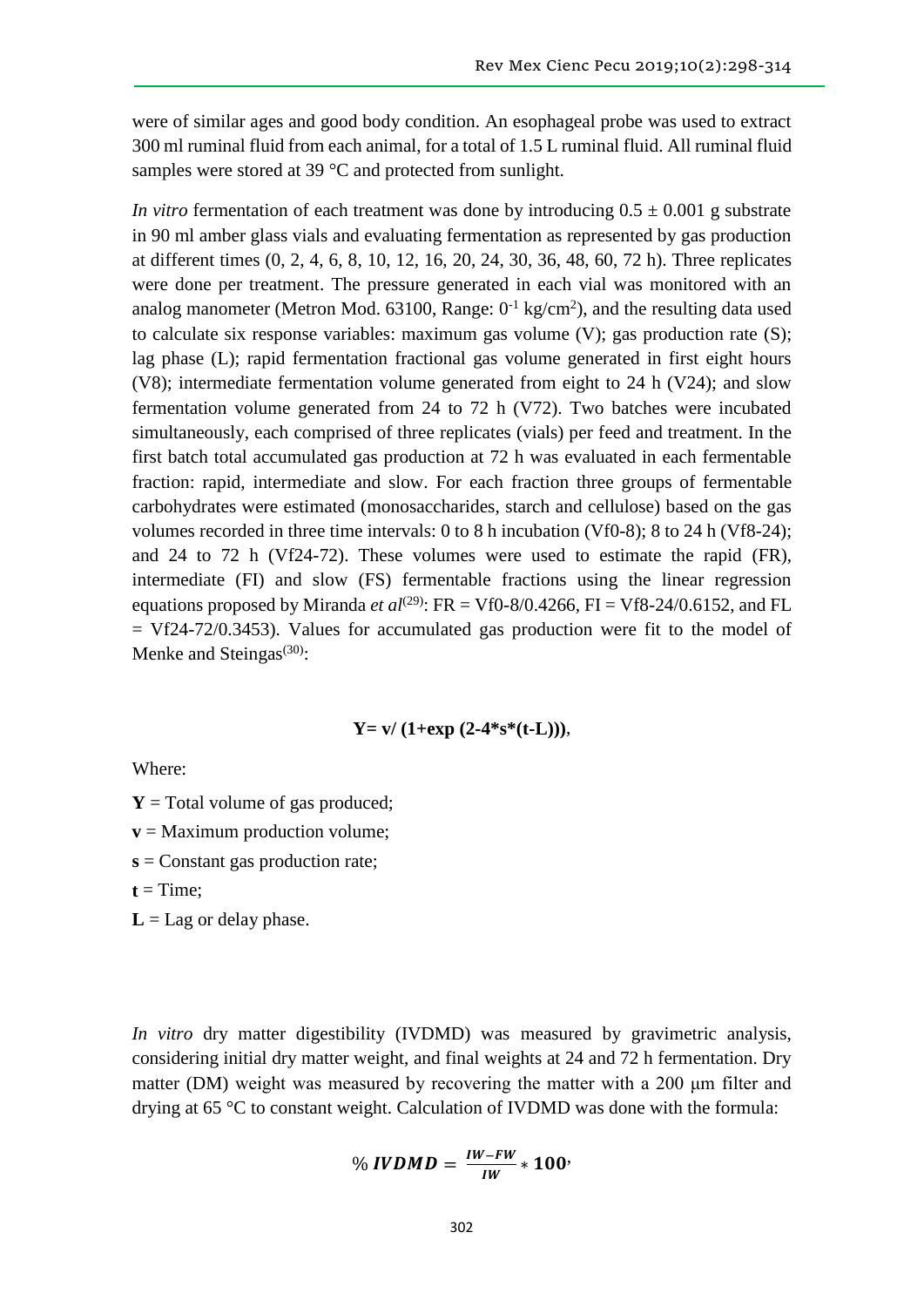Where:

**% IVDMD** = percentage *in vitro* dry matter digestibility;

 $$ 

 $\bf{FW}$  = final weight incubated dry matter in grams.

Using the data for  $IVDMD<sub>24/72</sub>$  and emitted gas volumes a potential fermentable gas emission index (PFGEI) was generated. This refers to the amount of gas that can be produced by a substrate per gram of fermented DM or OM in the rumen<sup>(31)</sup>.

### **Methane and carbon dioxide production**

Production of CO2, CH<sup>4</sup> and minor gases was analyzed during the first 24 hours of fermentation in samples from the second incubation batch. Following Bartha and Pramer<sup>(32)</sup> as modified by Miranda<sup>(29)</sup>, CO<sub>2</sub> separation was done using a trap (hermetically sealed glass jar with rubber stopper and aluminum ring) containing 90 ml 1 M potassium hydroxide (KOH) and a dilution of 56.10 g KOH in 1 L deionized water. Samples were taken and placed in sterile vials under a vacuum for later analysis with gas chromatography and quantification of CH<sup>4</sup> for each substrate. Analysis of CH<sup>4</sup> production was done in a gas chromatographer (Clarus 500, Perkin Elmer; Software version 6.3.2.0646; 0.530 mm column diameter; 50 m length; 35 °C injection temperature). Analysis was done of a total of 36 samples collected during the 24 h *in vitro* fermentation, in the second incubation run; 20  $\mu$ l of sample were used in each assay. Correction of CH<sub>4</sub> concentrations was done for each treatment by subtracting average methane production from the three blanks. For the purposes of calculating CH<sup>4</sup> concentration and the effect of the treatments on CH<sup>4</sup> production, it was expressed as L CH4/kg DMDIG.

### **Statistical analysis**

Gas production parameters, IVDMD and methane production were analyzed with an ANOVA in a completely random design. The mathematical model was:

$$
Y_{ij} = \mu + T_i + \varepsilon_{ij}
$$

*Where:*

 $Y_{ij}$ = Response variable in *j*-th replicate (flasks) of *i*-th treatment;

 $\mu$ = overall mean of all experimental data;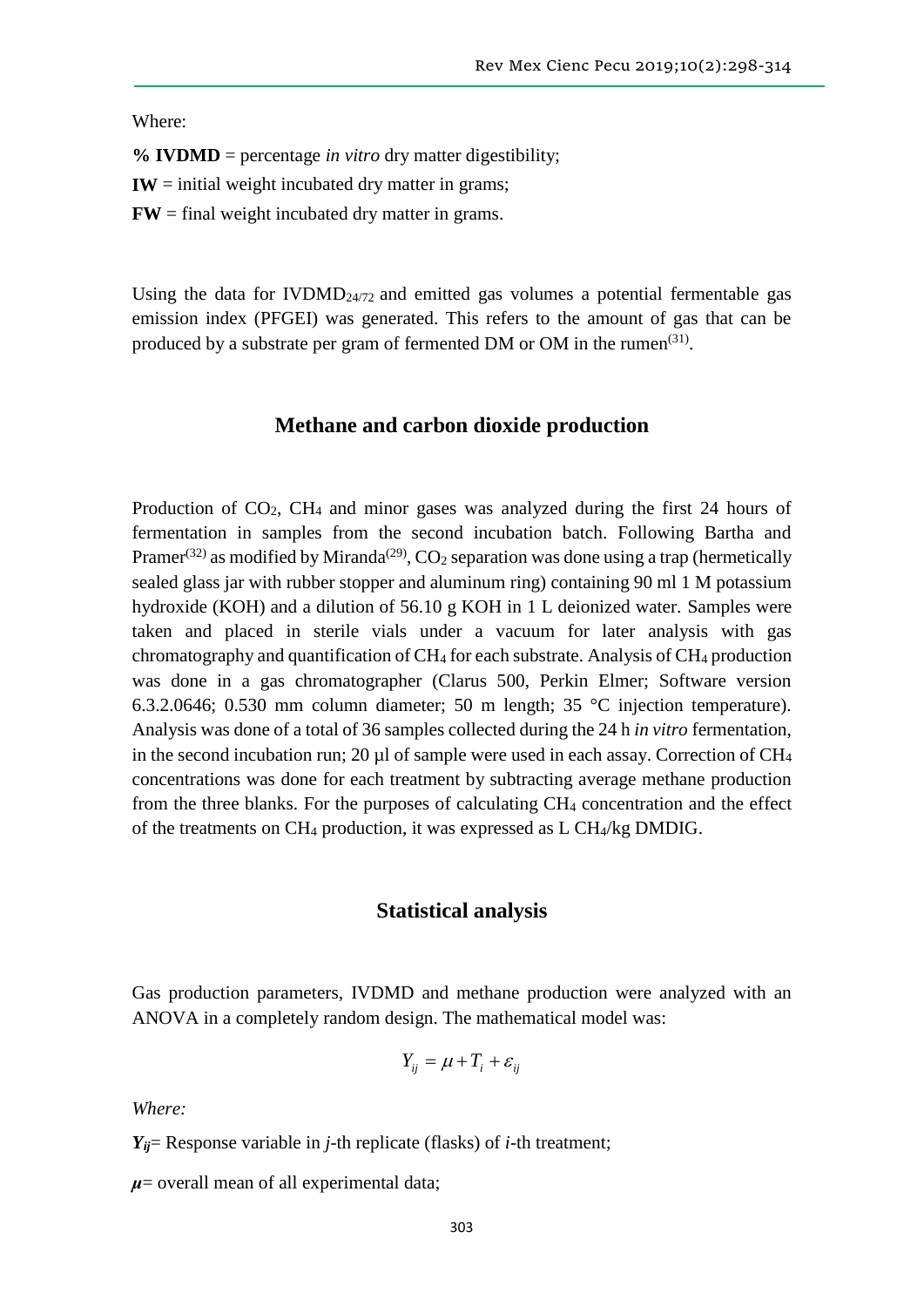$T =$  Effect of treatment *I*;

 $\varepsilon_{ii}$  = experimental error associated with *j* under treatment *i*.

Data from all the response variables were processed with an  $ANOVA^{(33)}$ , and differences between treatment means compared with a Tukey test (*P*≤0.05) using the PROC GLM procedure in the SAS statistics package $(34)$ .

# **Results and discussion**

 $T_i =$  Elflect of treatment *I*;<br>  $\varepsilon_{ij}$  = experimental error associated with *j* unde<br>
Data from all the response variables were probetween treatment means compared with a T<br>
procedure in the SAS statistics package<sup>(34)</sup> Analysis of forage, energy source and treatment (diet) chemical composition showed crude protein (CP) content to be high in the *G. sepium* and *L. leucocephala* foliage (Table 2); indeed, it was higher than reported elsewhere<sup> $(32,33)$ </sup>. As expected, the energy sources had low CP and NDF contents. The grass *P. maximum* (control) had a CP higher than the 7 to 9 % average in many tropical grasses. This relatively high grass CP may be linked to natural fertilization via sheep feces in the studied controlled grazing management system. The *P. maximum* also had high NDF and ADF contents. Compared with previous reports(35,36), the *L. leucocephala* leaves analyzed in the present study contained very little tannins (CT). This discrepancy could be due to variability in the nutritional value of foliage from the same fodder tree species in response to site conditions, management, phenological stage and specific characteristics of the study area(37). Lignin content in *L. leucocephala* was high but within the range suggested by the FAO. This lignin content very probably affected the digestibility of *L. leucocephala*, and ration components, reducing energy use  $(38,39)$ .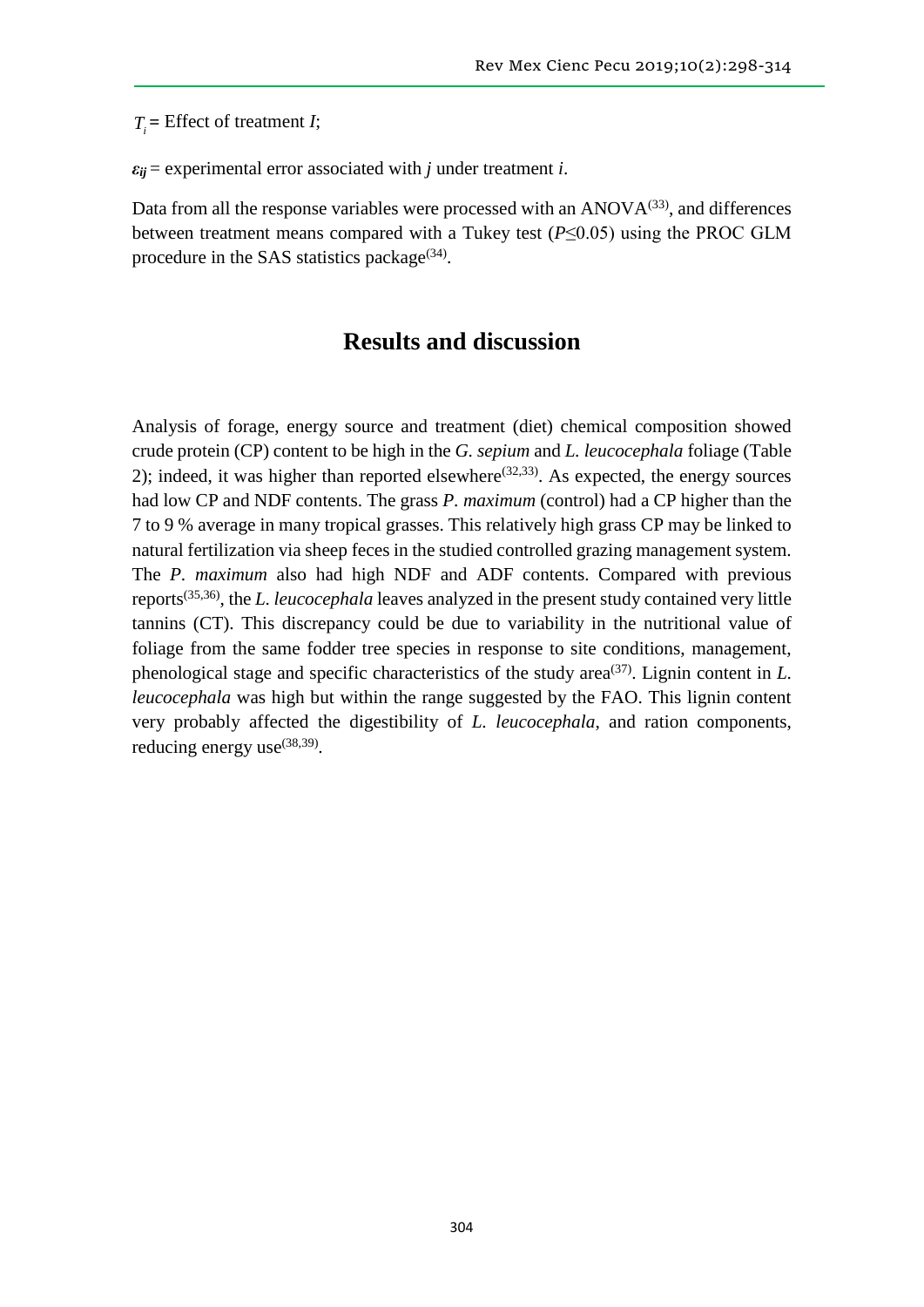|                      | DM  | <b>OM</b> | $\bf CP$ | Lignin    | <b>NDF</b> | <b>ADF</b> | <b>CT</b> | <b>CHO</b> |
|----------------------|-----|-----------|----------|-----------|------------|------------|-----------|------------|
| P. maximum (control) | 933 | 853       | 124      | 103       | 712        | 490        | <b>NA</b> | 231        |
| G. sepium            | 930 | 889       | 367      | 133       | 353        | 250        | $\theta$  | 269        |
| L. leucocephala      | 932 | 883       | 261      | 207       | 462        | 308        | 56        | 352        |
| M. paradisiaca       | 925 | 953       | 52       | <b>NA</b> | 137        | 37         | <b>NA</b> | 763        |
| Z. mays              | 866 | 984       | 59       | 6         | 86         | 16         | <b>NA</b> | 795        |
| <b>Molasses</b>      | 788 | 866       | 53       | $3*$      | $8*$       | $5*$       | <b>NA</b> | 600        |
| D1LM                 | 906 | 874       | 149      | 111       | 481        | 324        | 16        | 368        |
| D <sub>2</sub> LMP   | 926 | 887       | 149      | 111       | 501        | 329        | 16        | 392        |
| D3GM                 | 905 | 876       | 181      | 89        | 448        | 307        | <b>NA</b> | 343        |
| D <sub>4</sub> GMP   | 926 | 888       | 182      | 90        | 474        | 317        | <b>NA</b> | 361        |
| D5GLMPM              | 914 | 877       | 172      | 105       | 482        | 326        | 9         | 349        |

**Table 2**: Chemical composition (g/Kg DM) of forages, energy sources, and treatments used in *in vitro* gas experiment

DM= dry matter; OM = organic matter; CP= crude protein; NDF= neutral detergent fiber; ADF = acid detergent fiber; CT= condensed tannins; CHO= carbohydrates; NA = not analyzed. [\\* https://www.feedipedia.org/01/05/2018.](https://www.feedipedia.org/01/05/2018) ; D1LM= 47% *P. maximum*, 30*% L. leucocephala*, 8% *Z. mays*, 15% molasses; D2LMP= 47% *P. maximum*, 30% *L. leucocephala*, 8% *Z. mays*, 15% *M. paradisiaca*, D3GM= 47% *P. maximum*, 30% *G. sepium*, 8% *Z. mays*, 15% molasses; D4GMP= 48% *P. maximum*, 30% *G. sepium*, 7% *Z. mays*, 15% *M. paradisiaca*; D5GLMPM= 47% *P. maximum*, 16% *G. sepium*, 17% *L. leucocephala*. 5% *M.* 

*paradisiaca*, 5%, *Z. mays*, 10% molasses.

Gas production data at 8, 24 and 72 h fermentation showed the highest gas volumes (V) to be 544.0 ml/g-1 DM in MP100 (*M. paradisiaca*), 467.3 ml/g-1 DM in Z100 (Z. *mays*) and  $325.7 \text{ m}$ / $g^{-1}$  DM in M100 (molasses)(Table 3). These levels differed ( $P < 0.05$ ) between each other and from the diets. This behavior is typical of foods containing carbohydrates such as monosaccharides and starches<sup>(40)</sup>. Both *G. sepium* (G100) and *L. leucocephala* (L100) had relatively low gas production volumes (V), which differed from each other  $(P<0.05)$  (Figure 1). These low production levels may be due to the presence of secondary metabolites (tannins) in *L. leucocephala*(40), and/or the high lignin and fiber contents in both species' leaves (111 g/kg DM), all of which can result in lower gas production compared to higher carbohydrate content diets<sup> $(41)$ </sup>. Treatments with energyprotein mixtures had higher gas production (*V*) (P<0.05) due to the additive effect of the carbohydrates to *L. leucocephala* and *G. sepium* leaves (Figure 2). Overall, gas production rate (S) was similar among the treatments although slight differences were present  $(P<0.05)$ .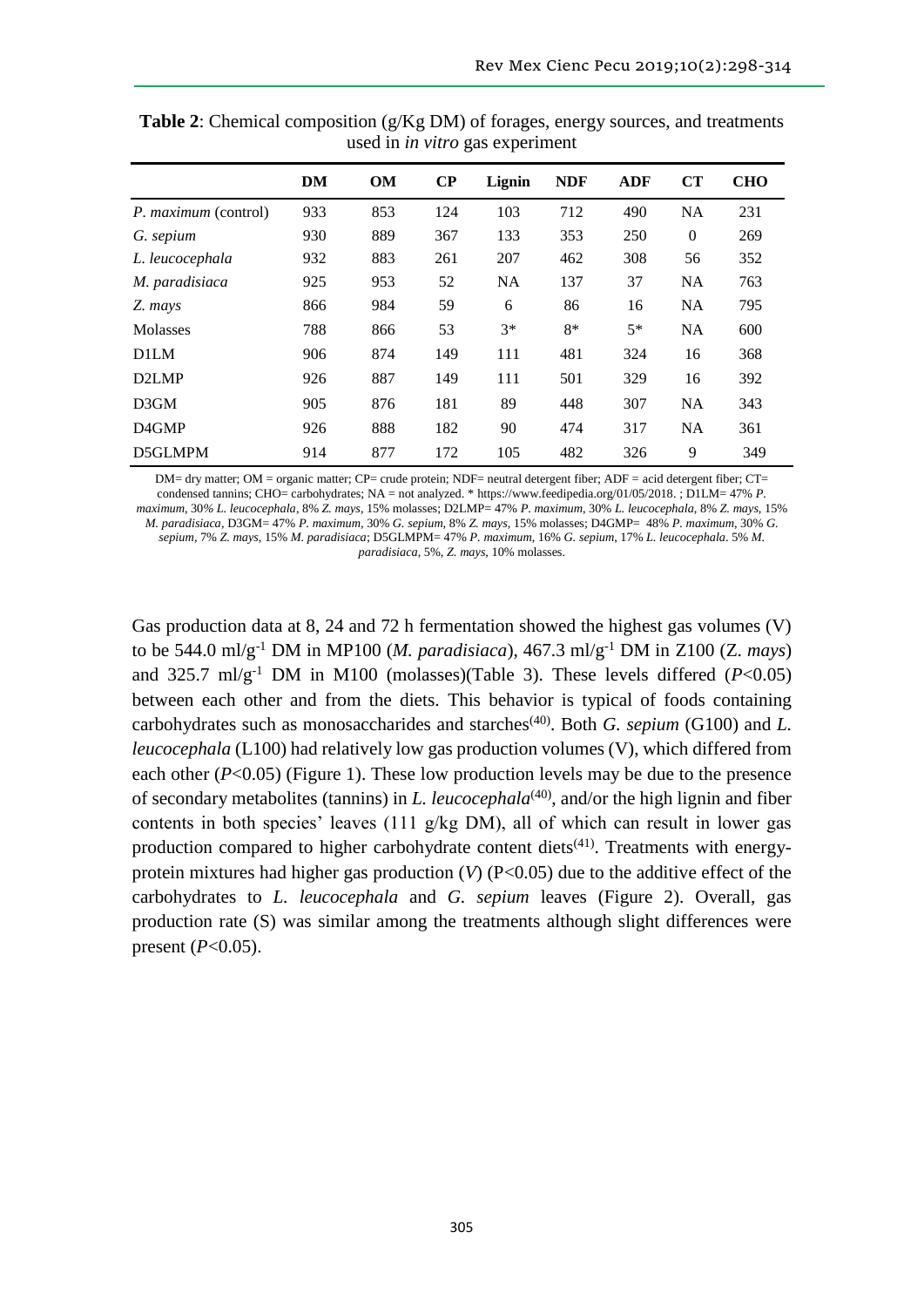|                            |                        | <b>Parameters</b>  |                    |                    | Fractional volumes (ml $g-1 DM$ ) |                      |  |  |
|----------------------------|------------------------|--------------------|--------------------|--------------------|-----------------------------------|----------------------|--|--|
| <b>Feed ingredients</b>    | V<br>$(ml / g-1 DM)$   | S<br>$(ml h-1)$    | L<br>(h)           | V <sub>8</sub>     | $V_{24}$                          | $V_{72}$             |  |  |
| P <sub>100</sub> (control) | $266.3^{de}$           | $0.03^{ab}$        | $11.2^a$           | $15.1^e$           | $100.5^d$                         | 159.7 <sup>b</sup>   |  |  |
| G <sub>100</sub>           | $253.0^{\circ}$        | $0.03^{ab}$        | 9.0 <sup>b</sup>   | 28.7 <sup>ed</sup> | 85.9 <sup>de</sup>                | 144.8 <sup>bcd</sup> |  |  |
| L100                       | 180.8 <sup>f</sup>     | 0.03 <sup>ab</sup> | $2.7^{\rm f}$      | 40.6 <sup>cd</sup> | $63.2^e$                          | 81.9 <sup>e</sup>    |  |  |
| <b>MP100</b>               | 544.9 <sup>a</sup>     | 0.03 <sup>ab</sup> | 3.7 <sup>ef</sup>  | 117.7 <sup>a</sup> | $250.0^{\rm a}$                   | $206.4^a$            |  |  |
| Z <sub>100</sub>           | $467.3^{b}$            | 0.04 <sup>a</sup>  | $6.2^{\circ}$      | 44.1 <sup>cd</sup> | 271.2 <sup>a</sup>                | 194.7 <sup>a</sup>   |  |  |
| M100                       | $325.7^{\circ}$        | 0.04 <sup>a</sup>  | 2.6 <sup>f</sup>   | 71.6 <sup>b</sup>  | 166.9 <sup>b</sup>                | $119.5^{\rm d}$      |  |  |
| <b>Treatments</b>          |                        |                    |                    |                    |                                   |                      |  |  |
| D1LM                       | $299.8^{cd}$           | 0.03 <sup>b</sup>  | 4.7 <sup>cde</sup> | 51.7 <sup>c</sup>  | $105.0^{\circ}$                   | $149.9^{bc}$         |  |  |
| D <sub>2</sub> LMP         | 308.9 <sup>cd</sup>    | $0.03^{ab}$        | 5.7 <sup>cd</sup>  | 46.8 <sup>c</sup>  | 119.7 <sup>cd</sup>               | $152.4^{bc}$         |  |  |
| D3GM                       | $293.6$ <sup>cde</sup> | 0.03 <sup>ab</sup> | 4.5 <sup>de</sup>  | $54.0^\circ$       | $115.6^{cd}$                      | 134.3 <sup>bcd</sup> |  |  |
| D <sub>4</sub> GMP         | $337.4^{\circ}$        | 0.03 <sup>ab</sup> | 5.6 <sup>cd</sup>  | $52.6^\circ$       | $147.1^{bc}$                      | $151.5^{cb}$         |  |  |
| D5GLMPM                    | $292.3$ <sup>cde</sup> | 0.03 <sup>ab</sup> | 3.6 <sup>fe</sup>  | $57.5^{cb}$        | 122.2 <sup>cd</sup>               | 128.7 <sup>cd</sup>  |  |  |

**Table 3**: Total gas production parameters and fractional volumes in feed ingredients and treatments in *in vitro* gas production experiment

 $V =$  maximum gas production volume;  $S =$  constant gas production rate;  $L =$  Lag phase (h);  $V_8 =$  fractional volume generated in rapid fermentation fraction (0-8 h); V<sub>24</sub> = fractional volume generated in intermediate fermentation fraction (8-24 h); V<sub>72</sub> = fractional volume generated in slow fermentation fraction (24-72 h).

P100 (control)= *P. maximum*; G100= *G. sepium*; L100= *L. leucocephala*; MP100= *M. paradisiaca*; Z100= *Z. mays*; M100 = molasses; D1LM= 47% *P. maximum*, 30% *L. leucocephala*, 8% *Z. mays*, 15% molasses; D2LMP= 47% *P. maximum*, 30% *L. leucocephala*, 8% *Z. mays*, 15% *M. paradisiaca*; D3GM= 47% *P. maximum*, 30% *G. sepium*, 8% *Z. mays*, 15% molasses; D4GMP= 48% *P. maximum*, 30% *G. sepium*, 7% *Z. mays*, 15% *M. paradisiaca*; D5GLMPM= 47% *P. maximum*, 16% *G. sepium*, 17% *L. leucocephala*, 5% *M. paradisiaca*, 5% *Z. mays*, 10% molasses.

abcdef Different letter superscripts in the same column indicate significant differences between treatments ( $\alpha$ = 0.05).

**Figure 1**: Gas volume over time in control treatment and raw material ingredients in *in vitro* gas production trial



P100 (control)= *Panicum maximum*; G100= *Gliricidia sepium*; L100= *Leucaena leucocephala*; MP100= *Musa paradisiaca*; Z100= *Zea mays*; M100= molasses.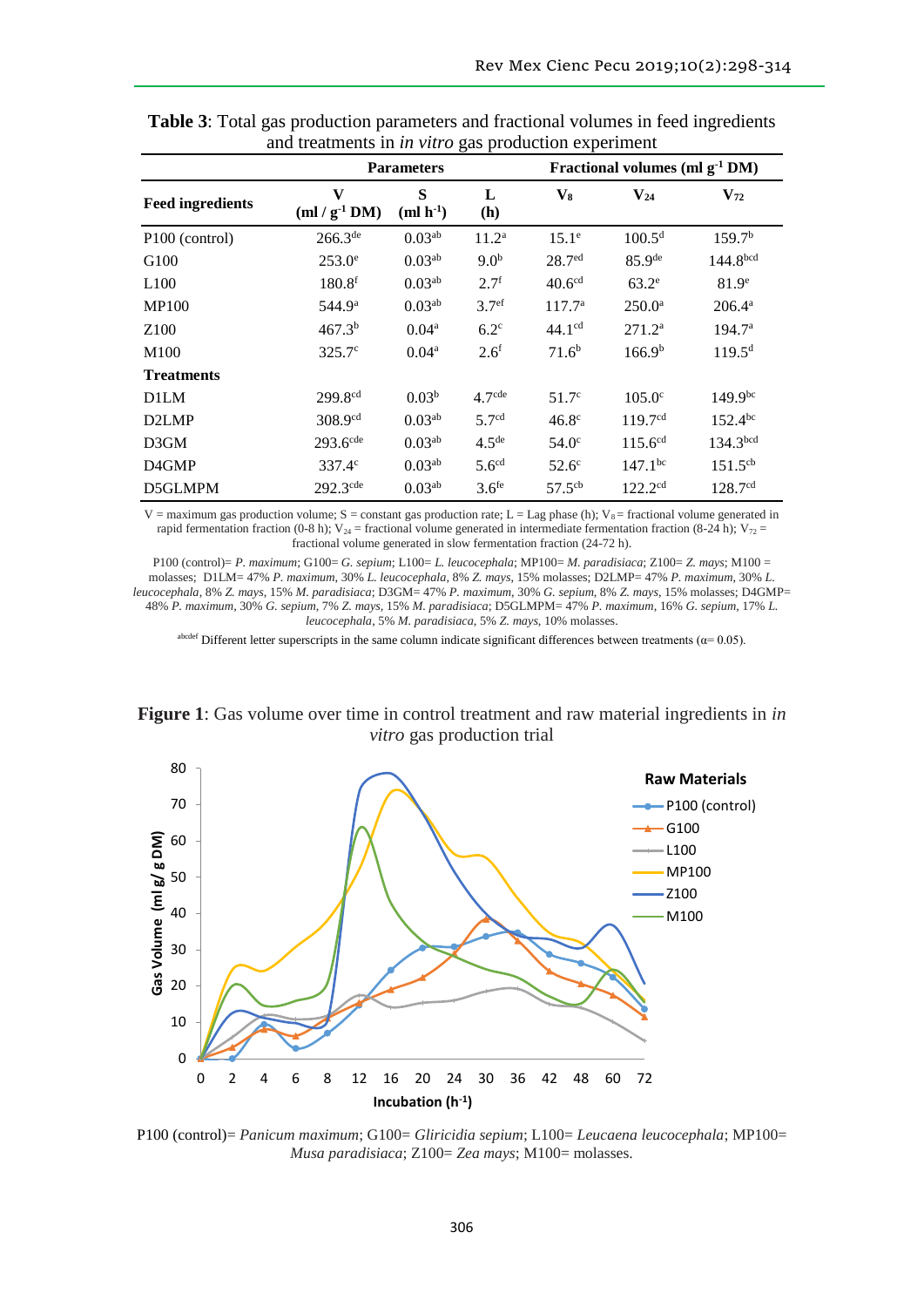**Figure 2**: *In vitro* gas production (ml gas/h) of five diets used in sheep in a silvopastoral system in Chiapas, Mexico.



P100 (control)= *P. maximum*; D1LM= 47% *P. maximum*, 30*% L. leucocephala*, 8% *Z. mays*, 15% molasses; D2LM= 47% *P. maximum*, 30% *L. leucocephala*, 8% *Z. mays*, 15% *M. paradisiaca*; D3GM= 47% *P. maximum*, 30% *G. sepium*, 8% *Z. mays*, 15% molasses; D4GMP= 48% *P. maximum*, 30% *G. sepium*, 7% *Zea mays*, 15% *M. paradisiaca*; D5GLMPM= 47% *P. maximum*, 16% *G. sepium*, 17% *L. leucocephala*, 5% *M. paradisiaca*, 5% *Z. mays*, 10% molasses.

The fermentation profiles clearly varied between the energy sources, forages and treatments. Energy sources such as bananas (MP100) and molasses (M100) began to ferment quickly, increased gas production during the intermediate incubation phase and then declined rapidly. In the treatments containing mixtures of forages with energy sources gas production and fermentation rate were initially slow but increased notably in the intermediate phase and remained higher for longer (Figure 2). During fermentation the substrate is hydrated and colonized by ruminal microorganisms. The quantity and type of carbohydrates present in the substrate influence gas volume and its effect on DM digestibility<sup>(42,43)</sup>.

*In vitro* dry matter digestibility (IVDMD) was lowest at 72 h with *P. maximum* (50.9 %) and *L. leucocephala* (29.9 %), which differed from *G. sepium* and the diets ( $P \le 0.05$ ) (Table 4). The IVDMD values for *L. leucocephala* were lower than reported in other *in vitro* and *in vivo* studies<sup>(34,42,43)</sup>, probably due to the maturity of the forage tree foliage used in the present study and its consequently high lignin content. At both 24 and 72 h IVDMD was highest (*P*≤0.05) in M100 (*Z. mays*), Z100 (molasses) and MP100 (*M. paradisiaca*). The treatments (D1LM, D2LMP, D3GM, D4GMP and D5GLMPM) exhibited a range of values between these highs and lows (*P*<0.05). The linear increases observed in the treatments resulted from the contributions of *G. sepium* and *L. leucocephala* foliage to fermentation and digestibility (Figure 1). Inclusion of energy sources (D3GM and D4GMP) improved digestibility (*P*≤0.05) compared to D2LMP, and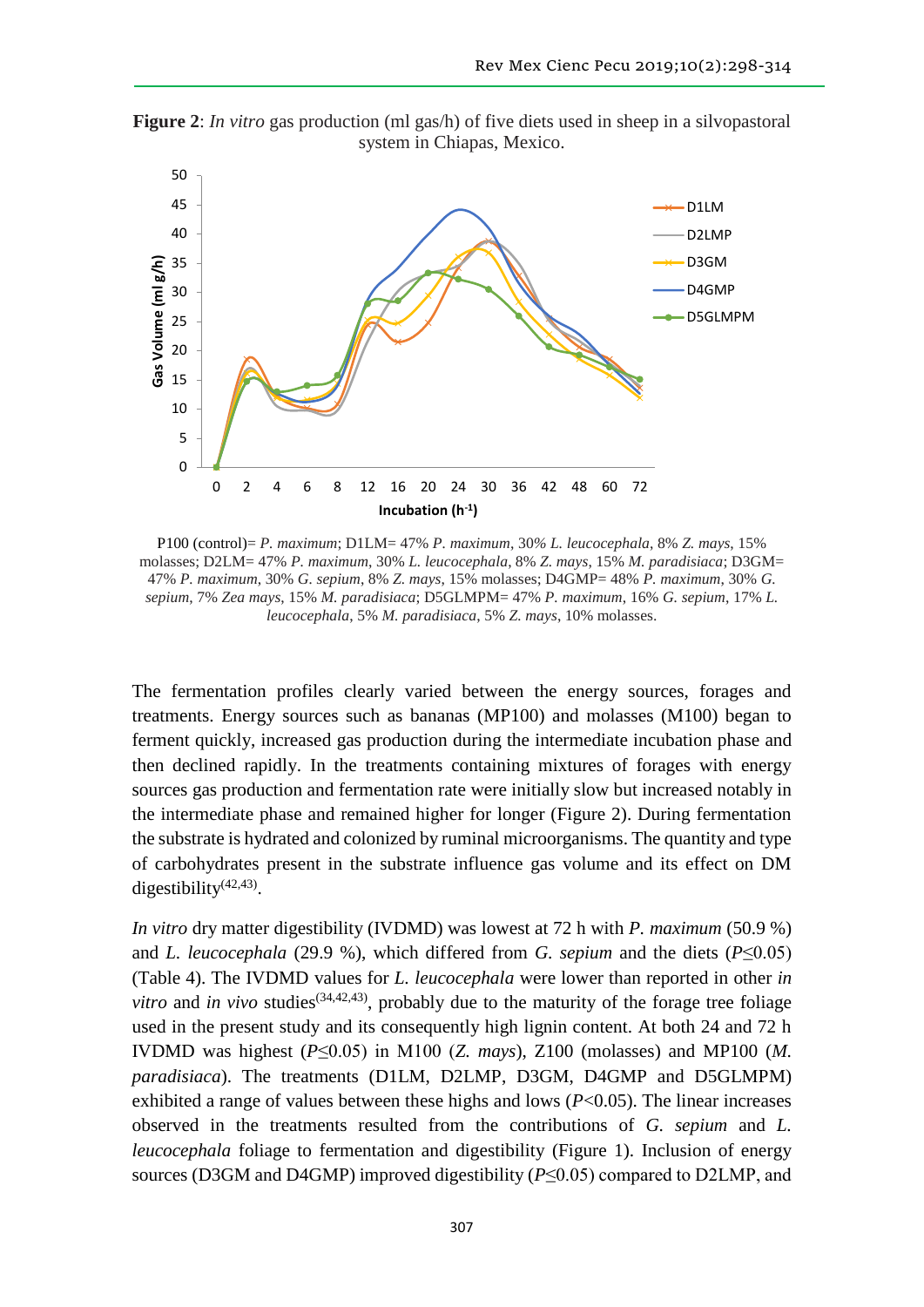P100 and L100 (*P*≤0.05). The digestibility observed for *G. sepium* was similar to that reported elsewhere<sup> $(43)$ </sup>. The energy sources' (MP100, Z100 and M100) high digestibility was due to their high soluble sugars contents. When diets are balanced with high *G. sepium* and molasses contents, digestibility and utilization are higher due to the synchrony between protein and energy contents<sup>(44)</sup>.

| treatments in <i>the vire</i> gas production experiment |                           |                           |                            |                             |                      |                           |                                                              |  |
|---------------------------------------------------------|---------------------------|---------------------------|----------------------------|-----------------------------|----------------------|---------------------------|--------------------------------------------------------------|--|
| <b>Treatments</b>                                       | CH <sub>4</sub><br>$(\%)$ | CO <sub>2</sub><br>$(\%)$ | <b>IVDMD</b><br>24h<br>(%) | <b>IVDMD</b><br>72 h<br>(%) | 24 <sub>h</sub>      | PFGEI/DM PFGEI/DM<br>72 h | CH <sub>4</sub><br>(L CH <sub>4</sub> /kg)<br><b>DMDIG</b> ) |  |
| P <sub>100</sub> (control)                              | 22.5 <sup>bcd</sup>       | 77.5 <sup>abc</sup>       | 33.7 <sup>f</sup>          | 50.9 <sup>e</sup>           | 791.0 <sup>a</sup>   | 523.5 <sup>cd</sup>       | $1.55^d$                                                     |  |
| G100                                                    | 23.2 <sup>bcd</sup>       | 76.8 <sup>abc</sup>       | 51.0 <sup>cd</sup>         | $60.1$ <sup>cd</sup>        | $496.8^{\circ}$      | $420.9^{\circ}$           | 1.68 <sup>d</sup>                                            |  |
| L100                                                    | $30.8^{a,b}$              | 69.2 <sup>cd</sup>        | $28.8^{\rm f}$             | 29.9 <sup>f</sup>           | 628.1 <sup>bcd</sup> | $606.6^{ab}$              | 1.94 <sup>d</sup>                                            |  |
| <b>MP100</b>                                            | 18.1 <sup>d</sup>         | 81.9 <sup>a</sup>         | 77.0 <sup>b</sup>          | $83.6^{b}$                  | $708.1^{ab}$         | 652.1 <sup>a</sup>        | $15.75^{b}$                                                  |  |
| Z <sub>100</sub>                                        | 16.4 <sup>d</sup>         | 83.6 <sup>a</sup>         | 80.1 <sup>b</sup>          | 87.0 <sup>b</sup>           | 583.6 <sup>cde</sup> | 537.2 <sup>cd</sup>       | $28.59^{a}$                                                  |  |
| M100                                                    | 17.9 <sup>d</sup>         | 82.1 <sup>a</sup>         | 92.7 <sup>a</sup>          | $92.4^{\rm a}$              | $351.4$ <sup>f</sup> | $352.5$ <sup>f</sup>      | 9.03 <sup>c</sup>                                            |  |
| D1LM                                                    | 31.9 <sup>a</sup>         | 68.1 <sup>d</sup>         | $44.4^\mathrm{e}$          | 56.6 <sup>d</sup>           | $678.6^{bc}$         | 529.7cd                   | 8.82 <sup>c</sup>                                            |  |
| D <sub>2</sub> LMP                                      | 27.0 <sup>abc</sup>       | 73.0 <sup>bcd</sup>       | 44.9 <sup>de</sup>         | 50.9 <sup>e</sup>           | 690.0 <sup>b</sup>   | $606.5^{ab}$              | 8.83c                                                        |  |
| D3GM                                                    | $24.2$ <sup>abcd</sup>    | $75.8$ abcd               | $55.1^\circ$               | 61.9 <sup>c</sup>           | 533.0 <sup>de</sup>  | $474.2^{\text{de}}$       | 6.32 <sup>cd</sup>                                           |  |
| D <sub>4</sub> GMP                                      | 21.9 <sup>cd</sup>        | $78.1^{ab}$               | $54.5^\circ$               | 61.1 <sup>cd</sup>          | 619.4bcd             | 552.1bc                   | 9.60 <sup>c</sup>                                            |  |
| D5GLMPM                                                 | 22.3 <sup>bcd</sup>       | 77.7 <sup>abc</sup>       | 51.7 <sup>c</sup>          | 56.6 <sup>d</sup>           | $565.5^{de}$         | 516.9cd                   | 6.31 <sup>cd</sup>                                           |  |

**Table 4:** CH<sub>4</sub>, CO<sub>2</sub>, IVDMD, PFGEI and Total CH<sub>4</sub> produced by fermentation of treatments in *in vitro* gas production experiment

 $CH_4=$  *in vitro* methane + minor gases;  $CO_2=$  *in vitro* carbon dioxide; IVDMD 24 h= *in vitro* dry matter digestibility at 24 h; IVDMD 72 h= *in vitro* dry matter digestibility at 72 h; PFGEI/DM 24 h= potential fermentable gas emission index at 24 h; PFGEI/DM 72 h= potential fermentable gas emission index at 72 h; CH<sub>4</sub>= methane concentration at 24 h.

P100 (control)= *P. maximum*; G100= *G. sepium*; L100= *L. leucocephala*; MP100= *M. paradisiaca*; Z100= *Z. mays*; M100= molasses; D1LM= 47% *P. maximum*, 30*% L. leucocephala*, 8% *Z. mays*, 15% molasses; D2LMP= 47% *P. maximum*, 30% *L. leucocephala*, 8% *Z. mays*, 15% *M. paradisiaca*; D3GM= 47% *P. maximum*, 30% *G. sepium*, 8% *Z. mays*, 15% molasses; D4GMP= 48% *P. maximum*, 30% *G. sepium*, 7% *Z. mays*, 15% *M. paradisiaca*; D5GLMPM= 47% *P. maximum*, 16% *G. sepium*, 17% *L.* 

*leucocephala*, 5% *M. paradisiaca*, 5% *Z. mays*, 10% molasses. abcdef Different letter superscripts in the same column indicate significant differences between treatments

 $(\alpha = 0.05)$ .

Total CH<sup>4</sup> production (L/Kg DMDG) was highest in the *Z. mays* (Z100) and *M. paradisiaca* (MP100) energy sources (*P*≤0.05) (Table 4). The lowest production values were in the control (P100), *G. sepium* (G100) and *L. leucocephala* (L100), which did not differ (*P*>0.05). The diet treatments (D5GLMPM, D3GM, D1LM, D2LMP and D4GMP) exhibited intermediate values  $(P>0.05)$ . Of the treatments containing mixed energy source and protein, D5GLMPM had the lowest CH<sub>4</sub> production, highlighting the importance of associating forages with carbohydrates<sup> $(45,46)$ </sup>. These authors emphasize that carbohydrate type determines transit time, thus affecting CH<sup>4</sup> production per gram of digested substrate. Carbohydrate type appears to be a determining factor in CH<sup>4</sup> production<sup>(47)</sup>, since it can be mediated by lower availability of digestible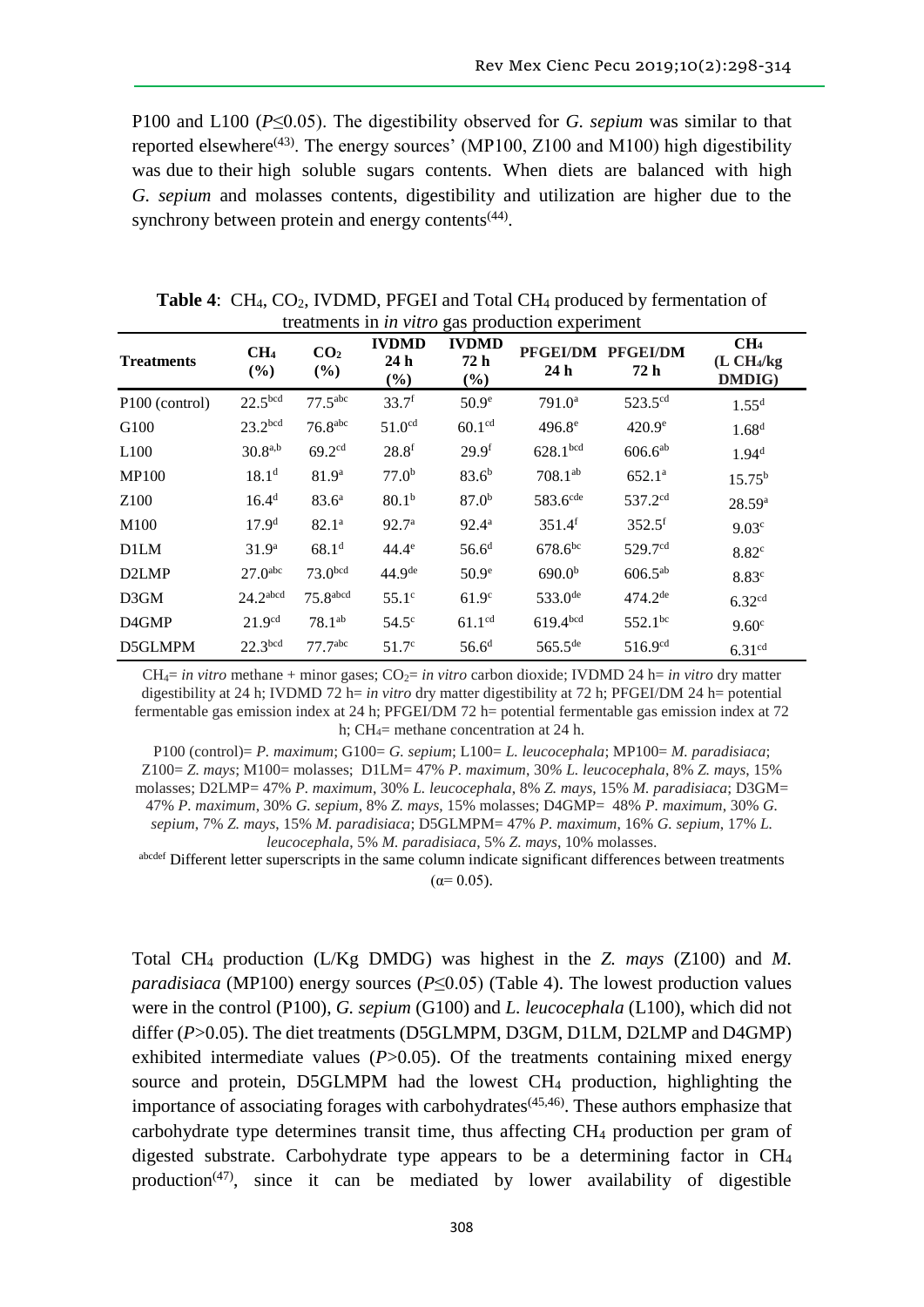carbohydrates<sup>(48)</sup>. Concentrations of 550 g  $kg^{-1}$  DM surpass the concentration which negatively affects voluntary consumption of feed and nutrient digestibility in animals<sup>(49)</sup>. In addition, tree and shrub foliage contains low concentrations of structural fractions<sup>(44)</sup>, making them more susceptible to degradation and bacterial action, resulting in increased transit time, which decreases total gas production and therefore results in lower enteric CH<sub>4</sub> production<sup>(36,50)</sup>.

Both research and development agencies have been focusing on quantification of GHG from ruminal fermentation, creation of indices to evaluate the potential for environmental pollution from ruminal GHG, and design of sustainable animal management strategies<sup>(51,52)</sup>. In the present results wide variation  $(P<0.001)$  was apparent in the PFGEI/DM, both at 24 and 72 h, and in the evaluated energy sources and treatments (Table 4). Of note is that the lowest PFGEI rates at 24 and 72 h correspond to M100  $(496.8 \text{ ml} \cdot \text{g}^{-1}/\text{IVDMD})$  and G100  $(420.9 \text{ ml} \cdot \text{g}^{-1}/\text{IVDMD})$ , whereas the highest rates occurred with MP100 at 24 h (708.1 ml.g<sup>-1</sup>/IVDMD) and 72 h (652.1 ml.g<sup>-1</sup>/IVDMD). Of the treatments including tree foliage and energy sources, the lowest index corresponded to the D3GM mixture. The present data suggest that the type of foliage from forage trees, in association with carbohydrate type, can affect ruminal GHG production, especially if the carbohydrate exhibits slow fermentation, as is the case with starches<sup> $(53)$ </sup>.

# **Conclusions and implications**

The present results suggest that in silvopastoral systems the combination of foliage from forage trees with local energy sources, especially molasses and bananas, can improve diet nutritional value and animal production parameters while mitigating generation of greenhouse gases such as methane. The combination of 30% DM foliage from trees such as *G. sepium* and *L. leucocephala* with local energy sources such as molasses and bananas contributed to lowering CH<sup>4</sup> emission in sheep. Management of forage trees (e.g. *G. sepium* and *L. leucocephala*) is recommended in silvopastoral systems because they improve diet quality, particularly when combined with local energy sources, and contribute to lowering CH<sup>4</sup> emissions. Future research will need to address animal response (e.g. weight gain) and bio-economic balance in these systems to understand how to make them economically and socially viable, and to develop adaptation strategies that will improve animal production, contribute to producers' social welfare and mitigate greenhouse gas emission.

# **Acknowledgements**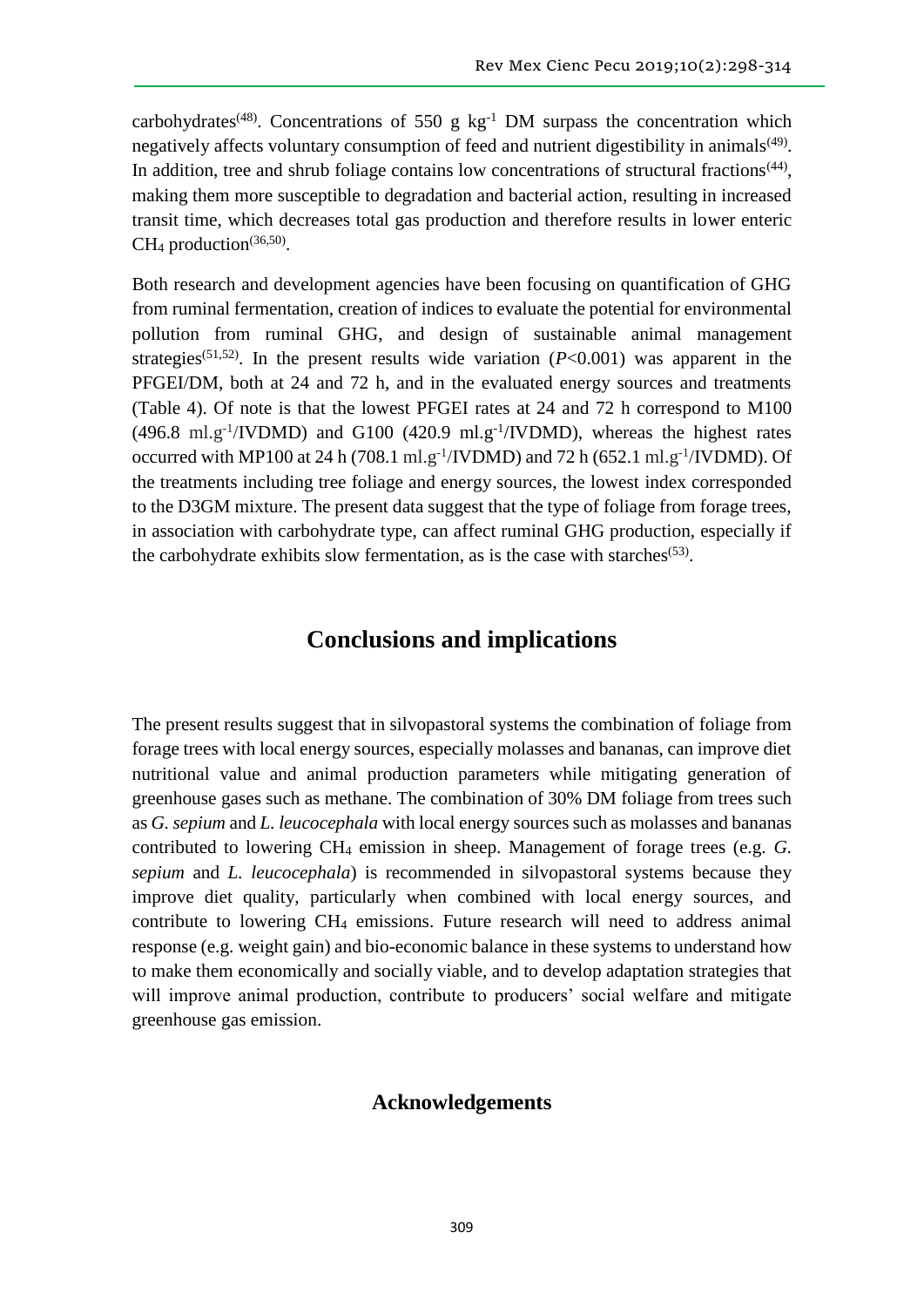The research reported here was financed by the SEP-CONACYT through the project "Cuantificación de emisiones de metano entérico y óxido nitroso en ganadería bovina en pastoreo y diseño de estrategias para la mitigación en el sureste de México" (SEP-CONACYT CB 2014-1 No. 242541).

# **Literature cited:**

- 1. FAO. Food and Agriculture: Key to Achieving in the 2030. Agenda for Sustainable Development. FAO, Rome. 2016.
- 2. IPCC. Climate Change 2014: Impacts, adaptation, and vulnerability report of the Intergovernmental Panel on Climate Change. Field C, *et al*. editors. Cambridge, UK 2014.
- 3. O´Mara FP. The significance of livestock in global greenhouse gas emissions today and in the near future. Anim Feed Sci Technol 2011;(166-167):7–15.
- 4. Ibrahim M, Chacón M, Cuartas C, Naranjo J, Ponce G, Vega P, Casasola F, Rojas J. Almacenamiento de carbono en el suelo y la biomasa arbórea en sistemas de usos de la tierra en paisajes ganaderos de Colombia, Costa Rica y Nicaragua. Agroforestería las Américas 2007;(45):27–36.
- 5. Avila-Foucalt V, Revollo FD. Análisis financiero y percepción de los servicios ambientales de un sistema silvopastoril: un estudio de caso en los Tuxtlas, México. Rev Iber Econ Ecol 2014;(21):17-33.
- 6. Solorio S, Wright M, Franco M, Basu S, Sarabia S, Ramirez L, *et al*. Silvopastoral systems: Best agroecological practice for resilient production systems under dryland and drought conditons. Ahmed M, Stockle C. editors. Quantificaction of climate variability, adaptation and mitigation for agricultural sutainability. Australis: Springer; 2002:233-250.
- 7. Murgueitio E, Chará J, Barahona R, Cuartas C, Naranjo J. Los Sistemas Silvopastoriles Intensivos (SSPI), herramienta de mitigación y adaptación al cambio climático. Trop Subtrop Agroecosystems 2014;(17):501–507.
- 8. Palmer L. A new climate for grazing livestock. Nat Clim Chang 2014;(4):321–323.
- 9. Ibrahim M, Villanueva C, Casasola F. Sistemas silvopastoriles como una herramienta para el mejoramiento de la productividad y rehabilitación ecológica de paisajes ganaderos en Centro América. Agroforesteria las Américas 2007;(15):1–34.
- 10. Kass ML. Determinación del nitrógeno en los alimentos. Ruiz, M, Ruiz A. editores. Nutrición de rumiantes, Guía Metodológica de Investigación. Costa Rica, ALPA-RISPAL 1990:49–58.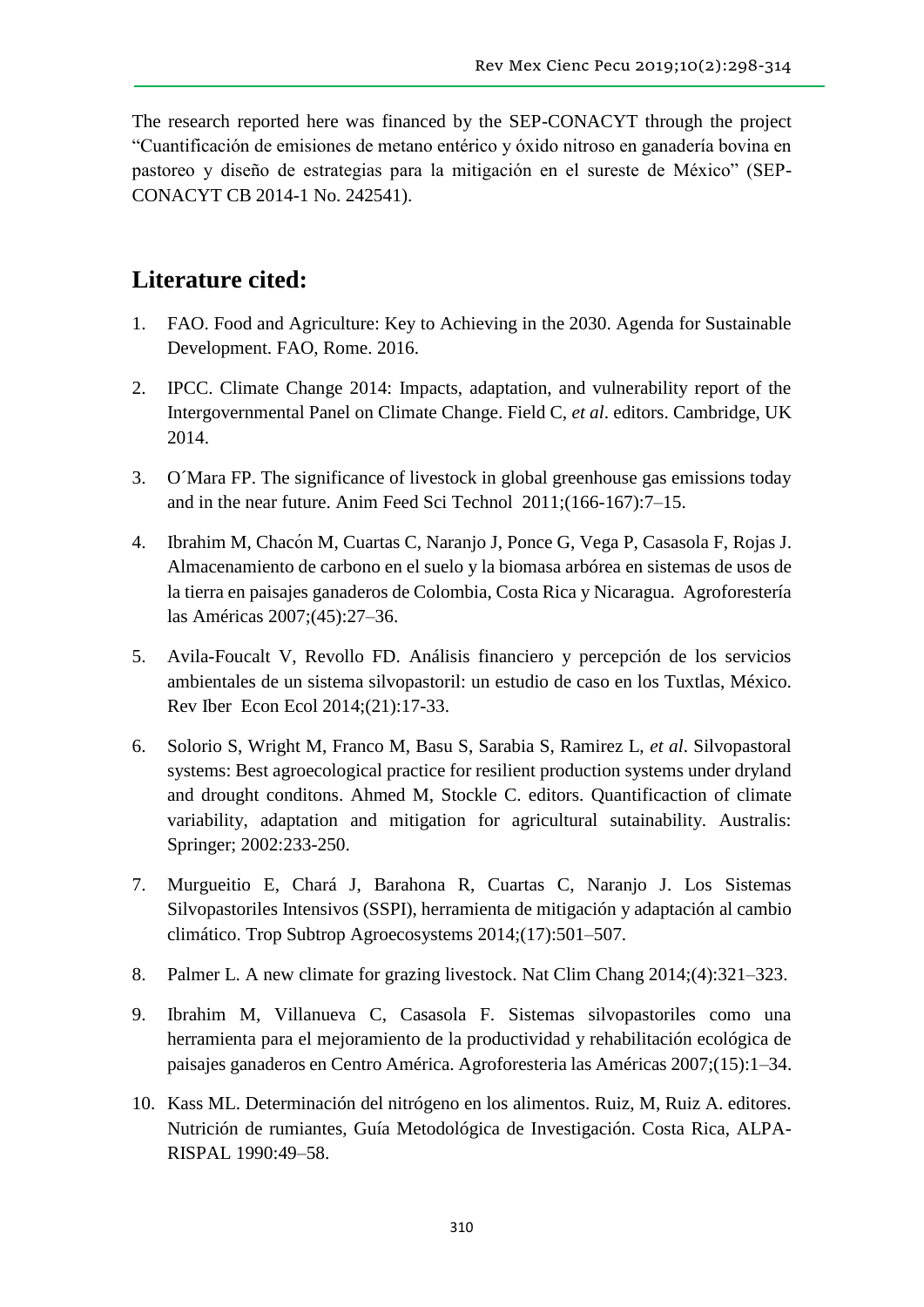- 11. Sirohi SK. Mitigation options for enteric methane emissions from dairy animals: an evaluation for potential projects in India. Mitig Adapt Strateg Glob Chang 2007;(12):259–274.
- 12. Piñeiro-Vázquez A, Ayala-Burgos A, Chay-Canul A, Ku-Vera J. Dry matter intake and digestibility of rations replacing concentrates with graded levels of *Enterolobium cyclocarpum* in Pelibuey lambs. Trop Anim Health Prod 2013;(45):577–583.
- 13. Jiménez-Ferrer G, Mendoza-Martinez G, Soto-Pinto L, Alayón-Gamboa A. Evaluation of local energy sources in milk production in a tropical silvopastoral system with *Erythrina poeppigiana*. Trop Anim Health Prod 2015;(47):903–908.
- 14. Norton B. Anti-nutritive and toxic factors in forage tree legumes. Gutteridge R, Shelton H editors. Forage tree legumes in tropical agriculture. UK: Cab International; 1993:202–215.
- 15. Piñeiro-Vázquez A, Canul-Solís J, Alayón-Gamboa J, Chay-Canul A, Ayala-Burgos A, Aguilar-Pérez C, *et al*. Potential of condensed tannins for the reduction of emissions of enteric methane and their effect on ruminant productivity. Arch Med Vet 2015;(47):263–272.
- 16. Yáñez-Ruiz D, Hart K, Martin-Garcia A, Ramos S, Newbold C. Diet composition at weaning affects the rumen microbial population and methane emissions by lambs. Aust J Exp Agric 2008;(48):186–188.
- 17. Min B, Solaiman S, Shange R, Eun J. Gastrointestinal bacterial and methanogenic Archaea diversity dynamics associated with condensed tannin-containing pine bark diet in goats using 16S rDNA amplicon pyrosequencing. Int J Microbiol 2014; Article ID 141909, 11 pages. [doi.org/10.1155/2014/141909](https://doi.org/10.1155/2014/141909)
- 18. Herrera-López M, Rivera-Lorca J, Ortega-Reyes L, Escobedo-Mex J, Magaña M, Sanginés-García J, Sierra-Vázquez Á, Contenido nutritivo y factores antinutricionales de plantas nativas forrajeras del norte de Quintana Roo. Tec Pecu Mex 2008;(46):205–215.
- 19. Puchala R, Animut G, Patra A K, Detweiler G D, Wells J E, Varel V H, Sahlu T, Goetsch A. Methane emissions by goats consuming Sericea lespedeza at different feeding frequencies. Anim Feed Sci Technol 2012;(175):76–84.
- 20. Soltan YA, Morsy AS, Lucas RC, Abdalla AL. Potential of mimosine of *Leucaena leucocephala* for modulating ruminal nutrient degradability and methanogenesis. Anim Feed Sci Technol 2017; (223):30–41.
- 21. Pérez Esaú, Soca Mildrey, Díaz L, Corzo M. Comportamiento etológico de bovinos en sistemas silvopastoriles en Chiapas, Pastos y Forrajes 2008;(31):161-172.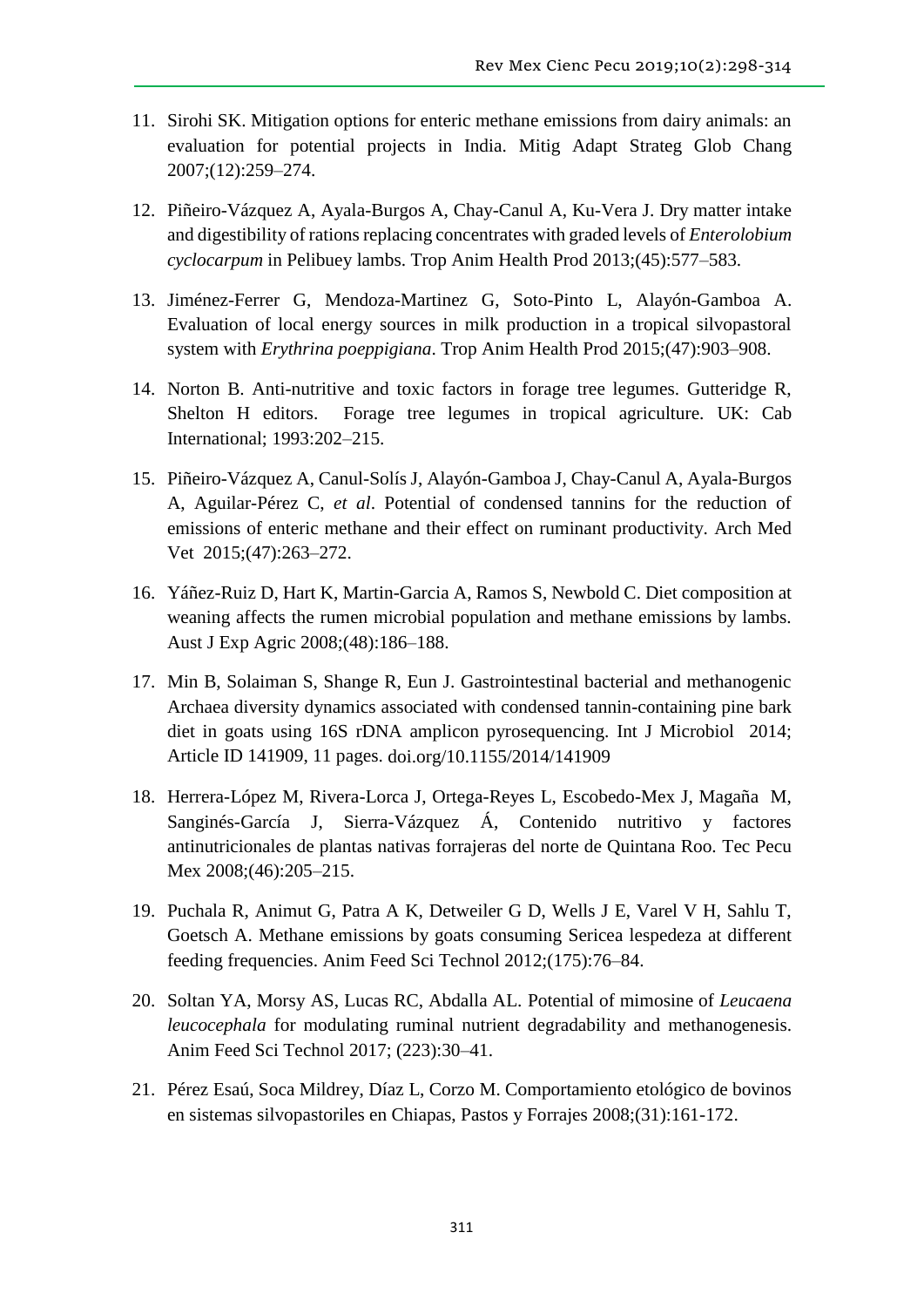- 22. Van-Soest, P, Robertson J, Lewis B. Methods for dietary fiber, neutral detergent fiber, and non-starch polysaccharides in relation to animal nutrition, J Dairy Sci 1991;74:3583–3597.
- 23. AOAC. Official Methods for Analysis. Association of Official Analysis Chemist, Gaitersburgh, MD, USA. 2006.
- 24. Price ML, Van SC, Butler L. A critical evaluation of the vanillin reaction as an assay for tannin in sorghum grain, J Agric Food Chem, 1978;26(5):1214-1218. doi: 10.1021/jf60219a031
- 25. Theodorou M K, Williams BA, Dhanoa M S, McAllan AB, France J. A simple gas production method using a pressure transducer to determine the fermentation kinetics of ruminant feeds. Anim Feed Sci Technol 1994;(48):185–197.
- 26. Williams, BA. Cumulative gas-production techniques for forage evaluation. In: Forage evaluation in ruminant nutrition. Givens, D *et al*., editors. UK : CABI, Pub; 2000:189-213.
- 27. Alexander RH, McGown M. The routine determination of *in vitro* digestibility of organic matter in forages-an investigation of the problems associated with continuos large-scale operation. J Brit Grass Soc 1966;(21):140-147.
- 28. Blummel M, Orskov ER. Comparison of *in vitro* gas production and nylon bag degradability of roughages in predicting food intake in cattle. Anim Feed Sci Technol 1993;(40):109-119.
- 29. Miranda LA, Vázquez MP, Améndola MR, Sandoval GL, González OR. Cuantificación de las fracciones fermentables de alfalfa y tuna por la técnica de producción de gas [resumen]. Congreso de la Asociación Latinoamericana de Producción Animal. Puerto Varas, Chile. 2015:575.
- 30. Menke K, Steingass H. Estimation of the energetic feed value obtained from chemical analysis and in vitro gas production using rumen fluid. Anim Res Dev 1988;(28):7–55.
- 31. Cáceres LM. Índice de contaminación atmosférica y productividad de vacas Jersey y sus cruzas con Holstein en pastoreo, [tesis maestría]. Texcoco, México. Universidad Autónoma Chapingo; 2016.
- 32. Bartha R, Pramer D. Features of flask and method for measuring the persistence and biological effects of pesticides in soil. Soil Sci. 1965; 100; (1): 68-70
- 33. Cochran WG, Cox GM. Diseños experimentales. 2ª ed. México: Trillas; 1991.
- 34. SAS. User´s Guide SAS/STAT. Sas Institute, Cary, NC, USA. 2015.
- 35. Abdulrazak S, Muinga R, Thorpe W, Ørskov ER. Supplementation with *Gliricidia sepium* and *Leucaena leucocephala* on voluntary food intake, digestibility, rumen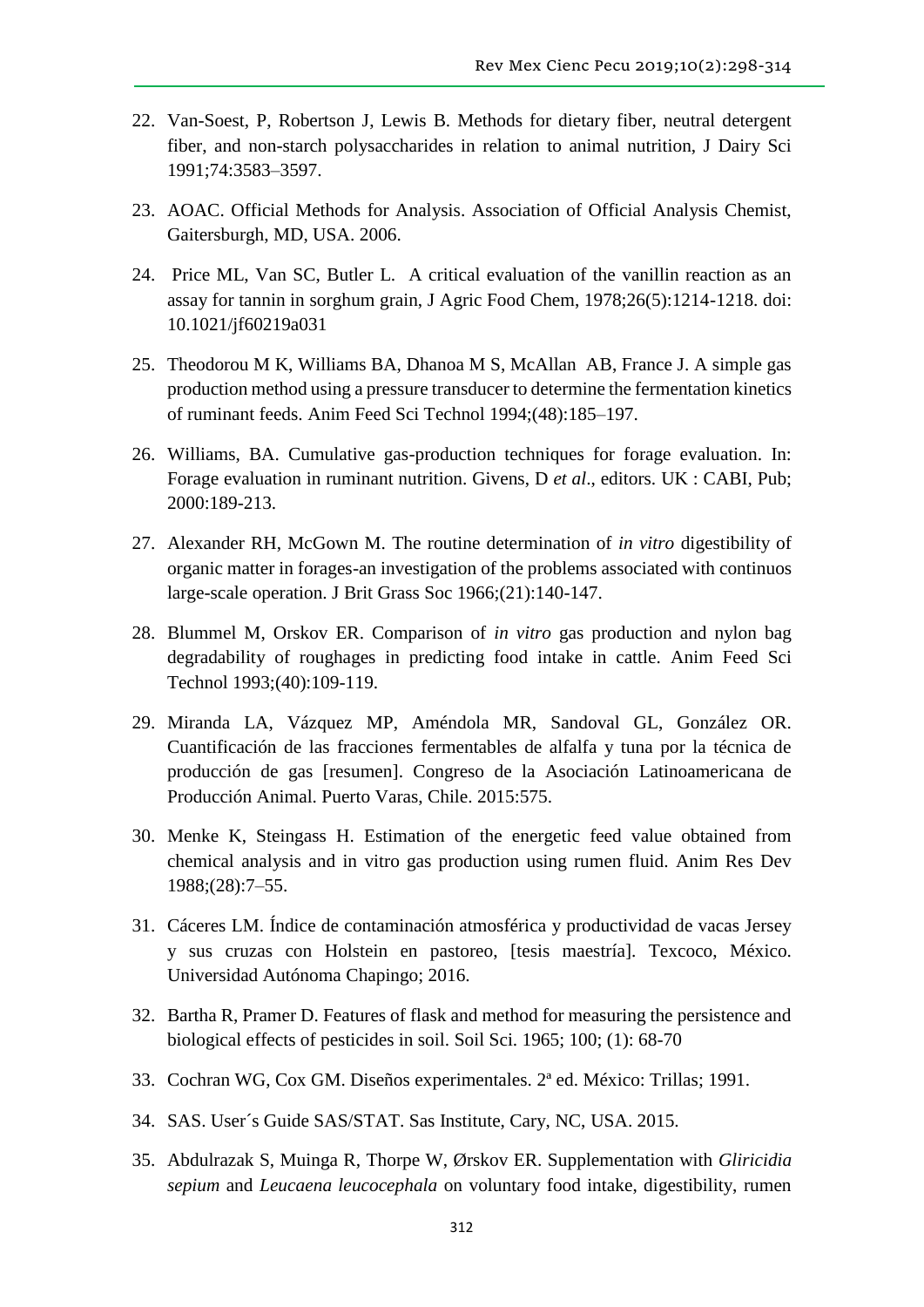fermentation and live weight of crossbred steers offered *Zea mays*stover. Livest Prod Sci 1997;(49):53-62.

- 36. Morgavi D P, Archimède H, Marie-Magdeleine C, Popova M, Bousseboua H, Doreau M. Potential of tannin-rich plants for modulating ruminal microbes and ruminal fermentation in sheep. J Anim Sci 2015;(93):334-347.
- 37. Borel, R. Nutrición de rumiantes: Aspectos críticos de las metodologías de evaluación nutritiva de árboles y arbustos forrajeros. Guía metodológica de investigación. ALPA-IICA, Costa Rica 1990:21-31.
- 38. Piñeiro-Vázquez AT, Jiménez-Ferrer G, Chay-Canul AJ, Casanova-Lugo F, Díaz-Echeverría VF, Ayala-Burgos A, *et al*. Intake, digestibility, nitrogen balance and energy utilization in heifers fed low-quality forage and *Leucaena leucocephala*. Anim Feed Sci Technol 2017. Vol. 228, pag. 194-201. [doi.org/10.1016/j.anifeedsci.](https://doi.org/10.1016/j.anifeedsci.2017.04.009) [2017.04.009](https://doi.org/10.1016/j.anifeedsci.2017.04.009)
- 39. Van Soest PJ. Development of a comprehensive system of feed analyses and its application to forages. J Anim Sci 1967;(26):119–128.
- 40. Van Soest PJ. Nutritional ecology of the ruminant. Corvallis, Oregon: O&B Books Inc; 1982.
- 41. Cárdenas J, Sandoval C, Solorio F. Composición química de ensilajes mixtos de gramíneas y especies arbóreas de Yucatán. Tec Pecu Méx 2003;(41):283–294.
- 42. Juárez F, Contreras J, Montero M. Tasa de cambios con relación a edad en rendimiento, composición química y digestibilidad de cinco pastos tropicales. Decima Cuarta Reun Cient Tecnol Forest Agropecu. Veracruz, Mex. 2001.
- 43. Williams BA. Cumulative gas-production technique for forage evaluation. Eds: Givens D, *et al*. editors. Forage Evaluation in Ruminant Nutrition, UK 2000; 189- 213.
- 44. Reed J. Nutritional toxicology of tannins and related polyphenols in forage legumes. J Anim Sci 1995;(73):1516-1528.
- 45. Molina-Botero C, Cantet J, Montoya S, Correa-Londoño G, Barahona-Rosales R. *In vitro* methane production from two tropical grasses alone or in combination with *Leucaena leucocephala* or *Gliricidia sepium*. CES Med Vet y Zootec 2013;(8):15– 31.
- 46. Archiméde H, Rira M, Barde D, Labirin F, Marie-Magdeleine C, *et al*. Potential of tannin-rich plants, *Leucaena leucocephala*, *Glyricidia sepium* and *Manihot esculenta*, to reduce enteric methane emissions in sheep. J Anim Physiol Anim Nutr 2016;(100):1149–1158.